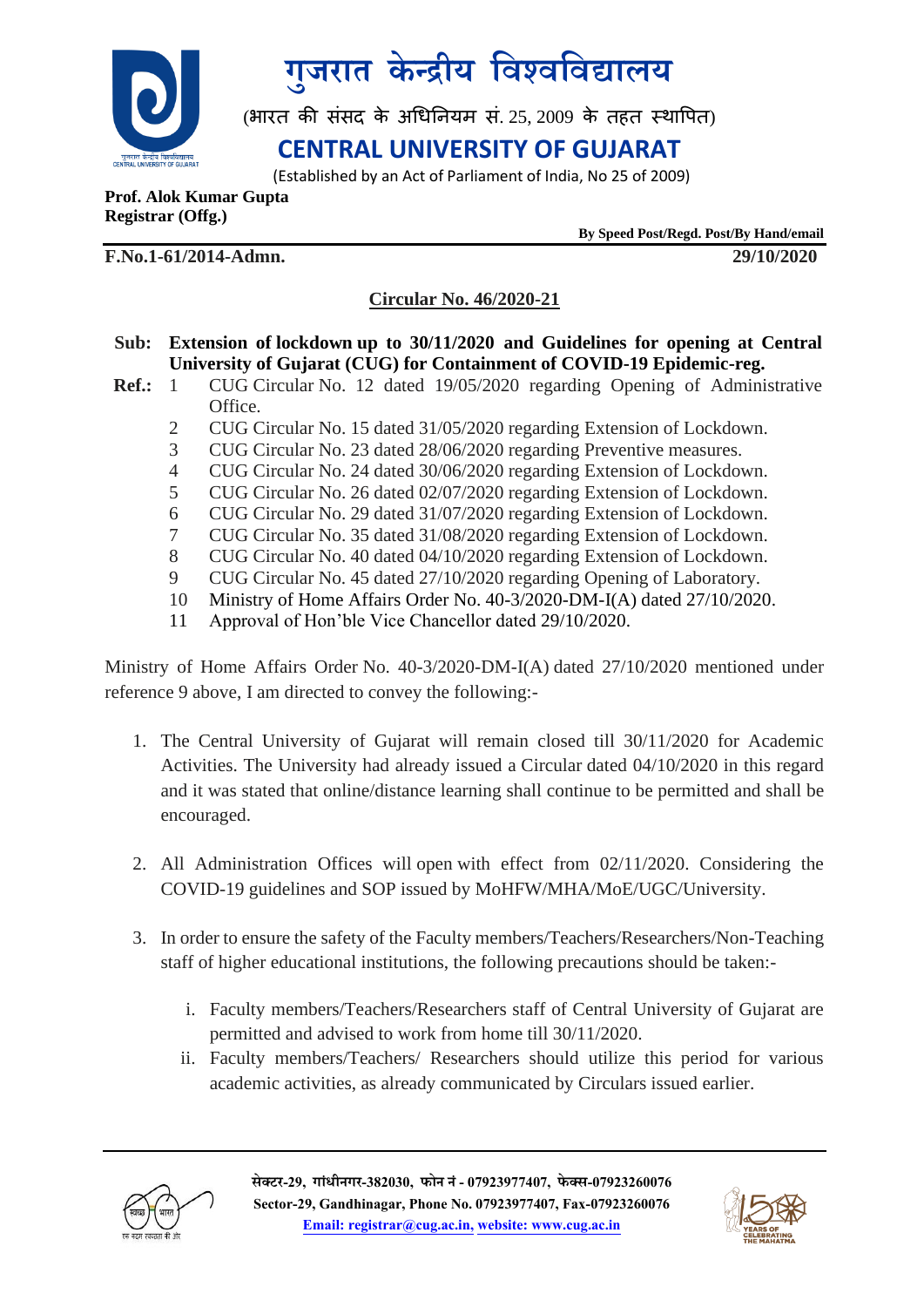

# **ग ु जरात के न्द्रीय विश्िविद्यालय**

(भारत की संसद के अधिनियम सं. 25, 2009 के तहत स्थापित)

## **CENTRAL UNIVERSITY OF GUJARAT**

(Established by an Act of Parliament of India, No 25 of 2009)

#### **Prof. Alok Kumar Gupta Registrar (Offg.)**

#### **By Speed Post/Regd. Post/By Hand/email**

- iii. The said period shall be counted as being on duty for all Faculty members / Teachers / Researchers including contract Teachers whose contracts are valid at least up-to 30/11/2020.
- iv. Deans/HoDs may call their teaching staff for any official work, which requires urgent attention.
- v. Aarogya Setu App enables easy identification of potential risk of infection and therefore, it may be ensured that Aarogya Setu App is installed by the students, faculty and employees to fight against COVIO-19.
- vi. In case of exigency, any Faculty Member/Teacher/Researcher may attend or be asked to attend the educational institution with all precautionary measures as mentioned in the guidelines issued by MHA/MHFW and the University.
- vii. All Faculty members/ Teachers/ Researchers should provide their contact details i.e. Mobile No., email id, etc. to their institutions so that they may be contacted in case of emergency.
- viii. Additional directives for Work Places may be observed as per MHA Guidelines.
- 4. All teaching staffs are also hereby directed **not to leave their headquarters/duty station without permission** from the competent authority.
- 5. Essential Services, Hostel Administration, Maintenance Section, Health Centre related activities will continue as usual.
- 6. All staff and students are requested to follow the guidelines/advisories issued by Government of India, MoE and UGC, as well as Circulars issued by our university from time to time, which are uploaded regularly on the website of the University.
- 7. Further, all are requested to kindly visit University website regularly for further instructions and updates.
- 8. Circular No. 45/2020-21 dated 27/10/2020 regarding Opening of Laboratory/Experimental work for Ph.D. Students of 2014-15 & 2015-16 will remain unchanged.

 **Sd/xxx Registrar (Offg.)**

**Encl: As above**